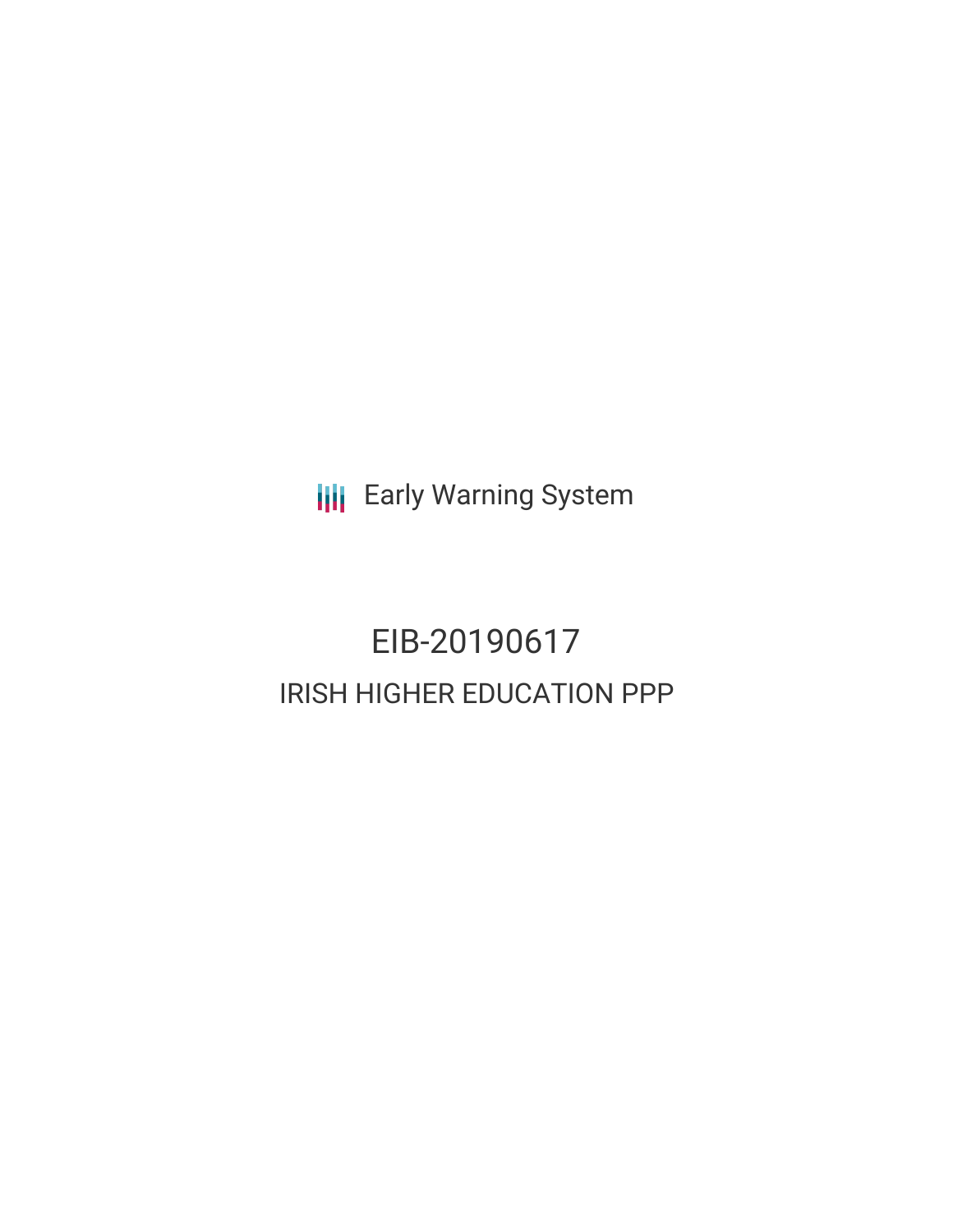

## **Quick Facts**

| <b>Countries</b>              | Ireland                             |
|-------------------------------|-------------------------------------|
| <b>Financial Institutions</b> | European Investment Bank (EIB)      |
| <b>Status</b>                 | Proposed                            |
| <b>Bank Risk Rating</b>       |                                     |
| <b>Borrower</b>               | NATIONAL DEVELOPMENT FINANCE AGENCY |
| <b>Sectors</b>                | <b>Education and Health</b>         |
| Investment Type(s)            | Loan                                |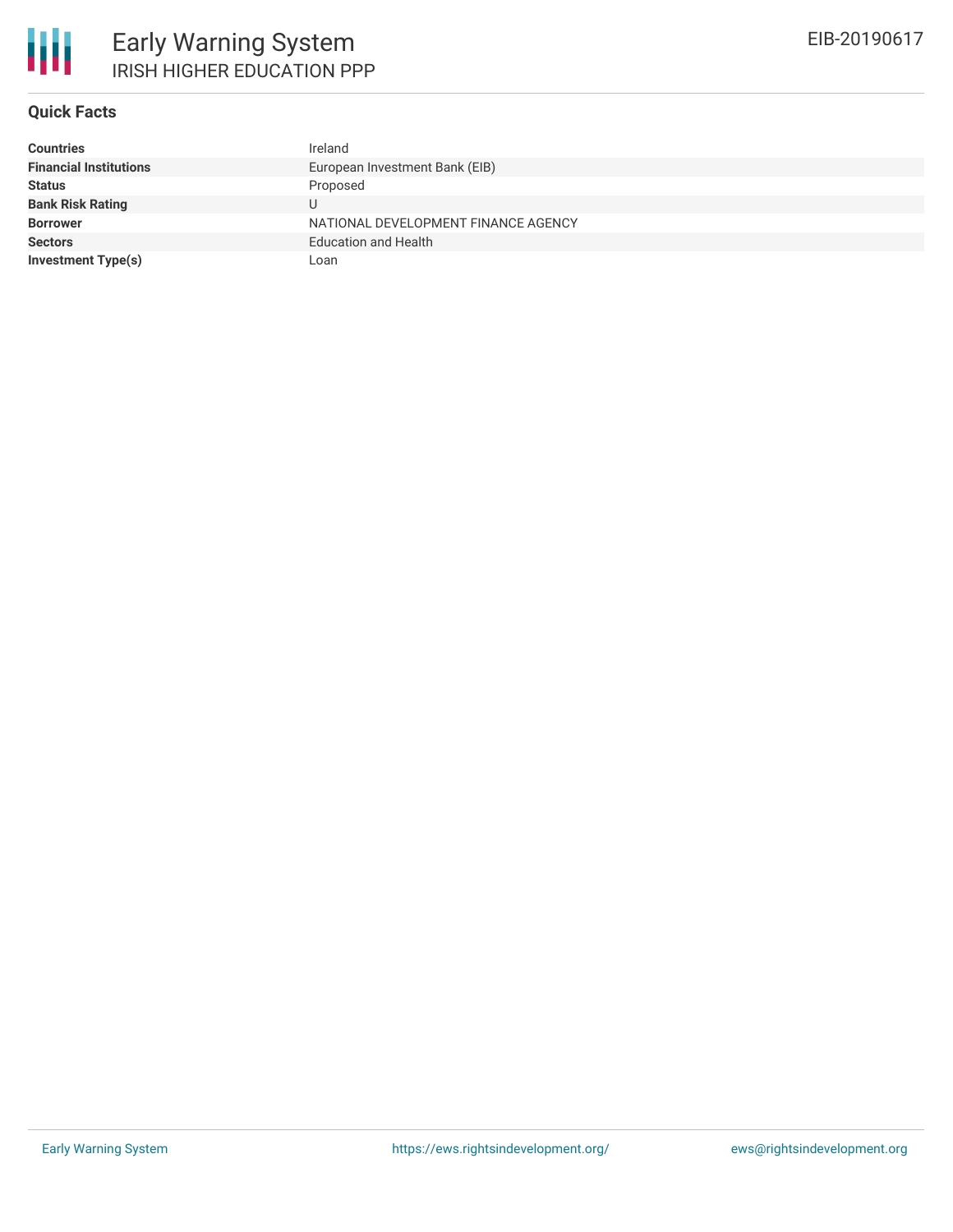

## **Project Description**

According to EIB website, the project will finance investments across Ireland for various Institutes of Technology and Technological University campuses. These investments will be delivered under two bundles using an availability based public– private partnership (PPP) structure.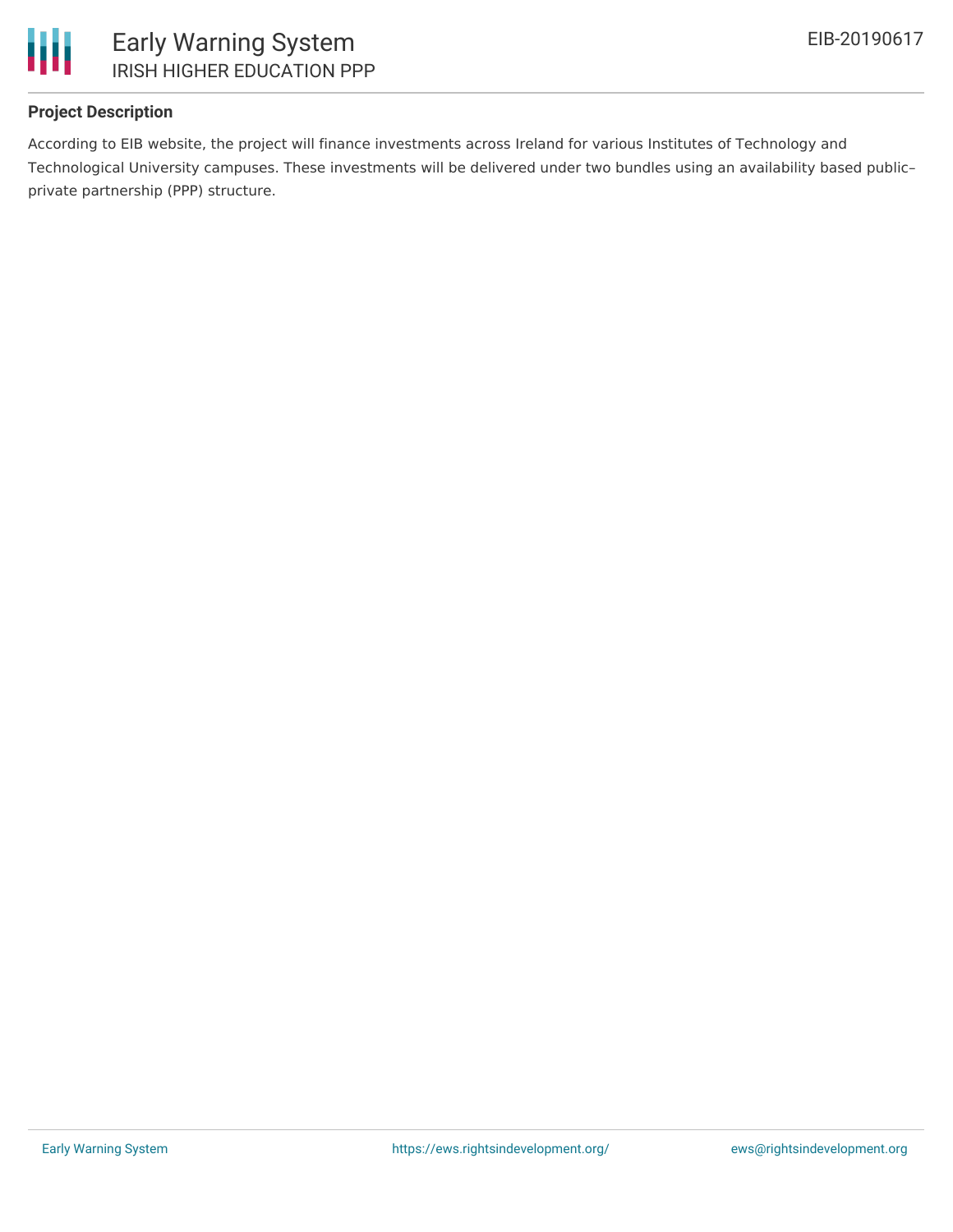

#### **Investment Description**

European Investment Bank (EIB)